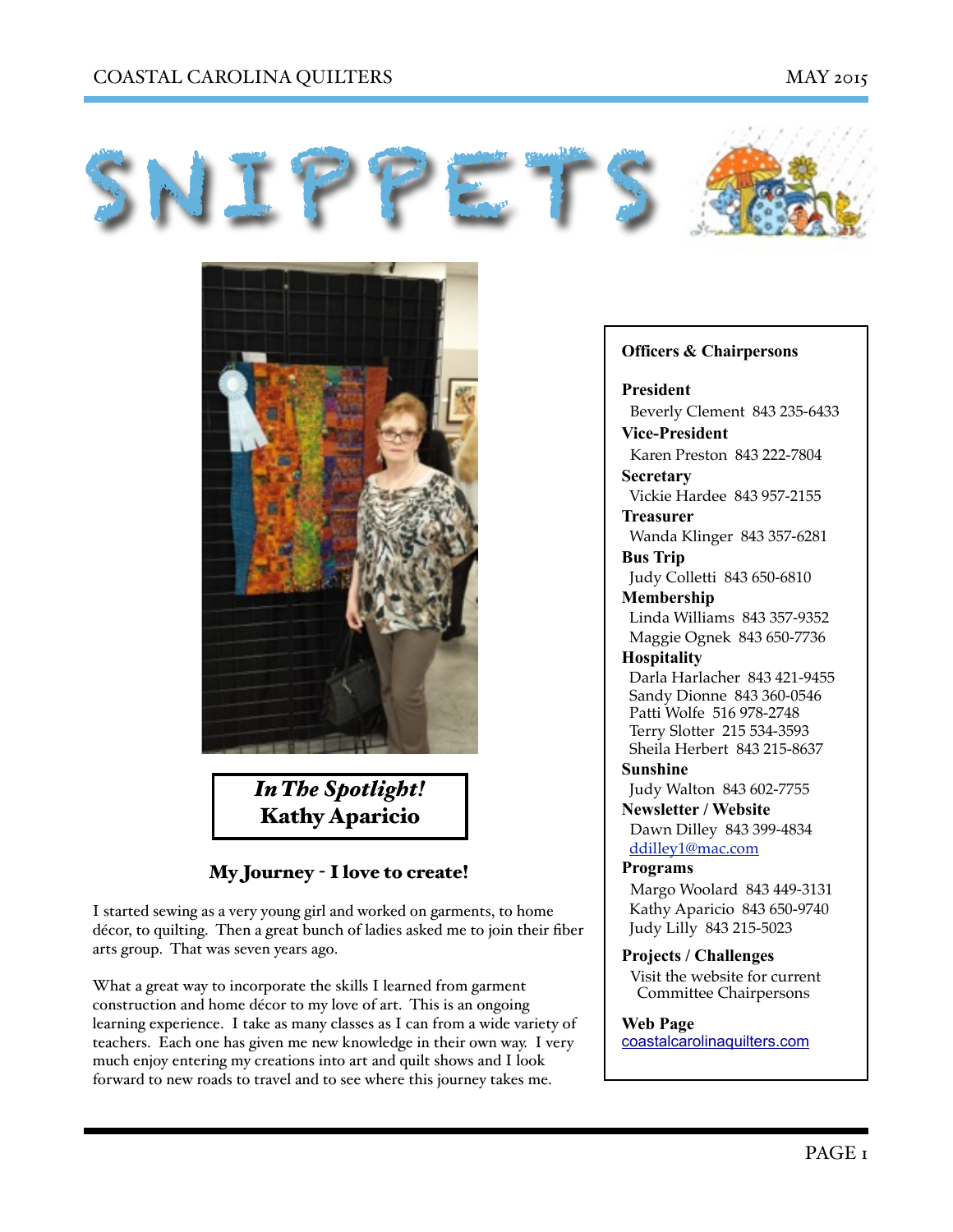# **Greetings from Bev**

What a fantastic flea market we had! If you missed it, you will just have to wait till next year's but I can tell you this was the best one ever ... well, so far! I got a wonderful needlework stand that I've been wanting but wouldn't pay the big bucks for and several other things. Several people had new items for sale - some purses, totes, etc and Margo had those wonderful thread stands that her husband makes on her table.

The May meeting will be very informative. Kathy Aparicio will show us how to construct a stitch book for your sewing machine stitches. If you have not taken the time to sew out all the stitches on your machine, this is the time to do it. I used to sell machines and I always told new (and old) owners to sew out every stitch at the default setting and label them for future use. Then when you want a fancy stitch for something, you have a real stitch to look at. I have never seen a machine that displays the stitches the way they will look when they are actually sewn so this 'sewout' book becomes invaluable especially for crazy patch and any kind of decorative stitching on your projects. How about a pretty stitch around a collar? I've taken store bought garments and added some pretty stitching to make them a bit less mundane and I always get compliments on them. In addition, if there is time, I will show you some other tricks with your machine like bobbin work, twin needle stitching and sewing with 2 colors at the same time. Fun stuff! You know, whatever the cost of your machine, you need it to work for you. We don't want them to go the way of the bass boat - sitting in the driveway and never seeing water! So let's plan on a day of fun stitching. Read Margo's article in this newsletter for more information and a supply list for those of you who want to start your own stitch book.

I'm closing with a big welcome to all our guests and new members and a very sad (but temporary) farewell to all our snowbirds. Y'all be safe and come back to see us real soon! Beverly Clement, President

# **Notes from Margo**

## To-Do List

- Wear your name tag
- Bring your stitch sampler supplies
- Bring your lunch
- Bring Show and Tell

May 18th Program – Stitch Sampler by Kathy Aparicio. Is your sewing machine under-utilized?? Kathy will show you how to put together a great reference book of all those wonderful decorative stitches you have on your machine but never use. If you want to participate in making the Stitch Sampler bring a machine you are familiar with and the manual in case you get stuck. Cut  $5$  or  $6 - 8"$  x 10" pieces of muslin or other light colored fabric for your pages. Kathy's sampler book is 7" x 8", but you can make your book any size that suits you. Bring pieces of a medium weight stabilizer the same size as your muslin to use behind each page of your book. The stabilizer will make your stitches look better and give your book more body. Bring a few different colored threads that will show up on your fabric and a mechanical pencil or a **very fine tipped pen** (like a Sharpie) to draw a grid on your fabric. Bring your other basic sewing supplies too, like a small ruler, pins scissors, etc. Bev Clement will also demo the use of a twin needle and a wing needle. We are going to divide the room up this month. Those that want to participate in the Stitch Sampler class and demos, we ask that they sit at the front tables around the wooden floor. Those that don't want to take part, please sit at the tables at the rear of the room. This way those that want to hear and see what's going on can be up close and personal and not be disturbed or distracted by the rest of the crowd. The non-participants can visit and do your own thing at the rear of the room.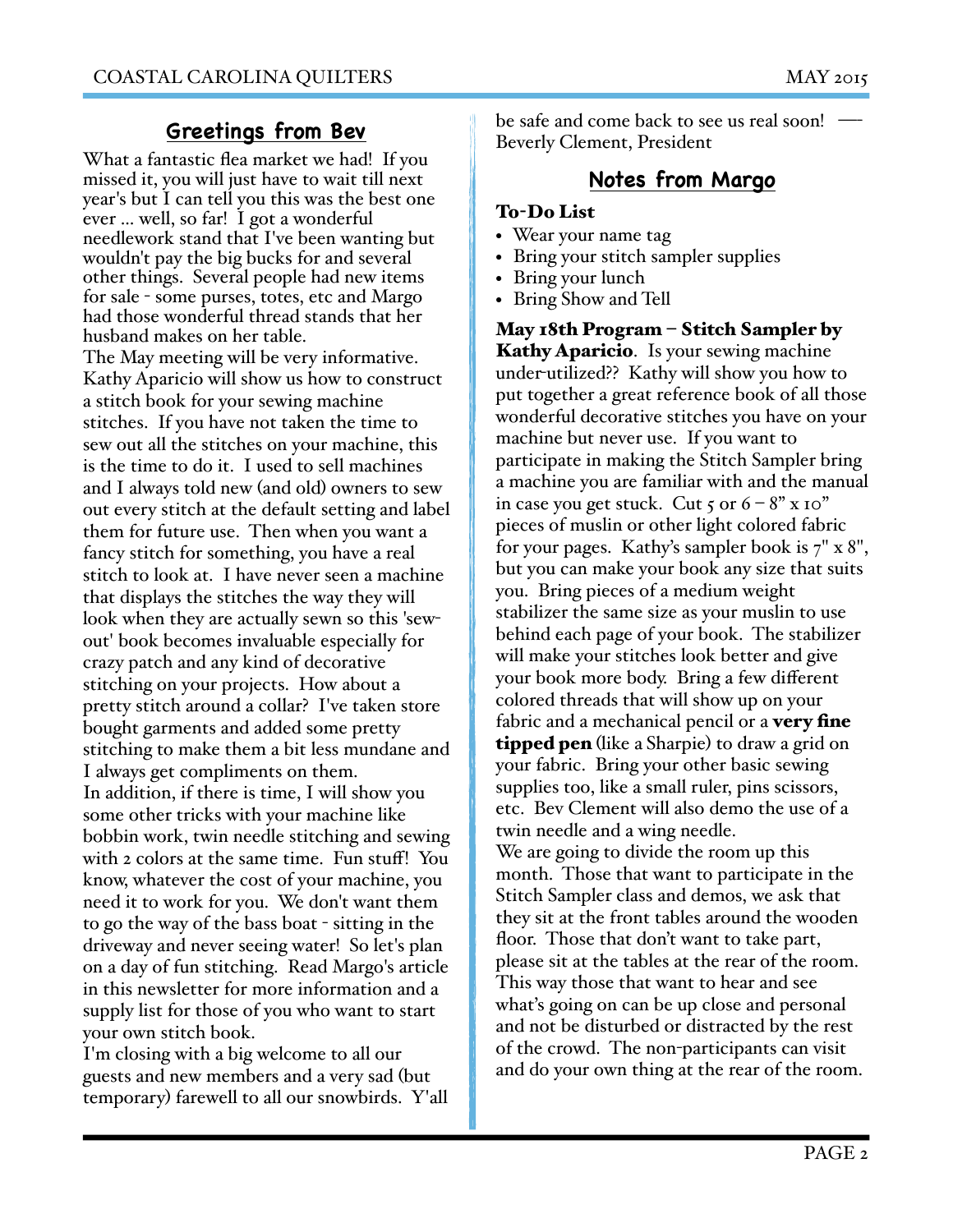May 19th – Indigo A-Go-Go class by **Jerre Reese.** Spend the day using all those beautiful stitches to make this quilt. Class will start promptly at 9:00 a.m.! Please don't be late. The supply list and pattern have been distributed. If you have any questions regarding the class please contact Margo Woolard at [cdwool31@frontier.com](mailto:cdwool31@frontier.com) or call 449-3131. Sorry to say the class is full!

Scrappy Block Demo – Darla Harlacher will demo this very simple and very versatile Bento Box block done with 2 ½" squares and strips. And who doesn't have a few of those in their scrap bin?? Attached are the instructions and the picture of the block. You can also find all sorts of info and videos on the web to make a bento box quilt. One [source is fonsandporter.com/video/bento](http://fonsandporter.com/video/bento-box-quilt/)box-quilt/.

Grab Bag Challenge Begins – DJ and Jerre have come up with our next challenge!! The rules are simple, you will grab a bag, and in that bag you will find a piece of fabric. You are to use at least an 8" piece of the fabric found in the bag and add whatever other fabrics you want to add, make whatever you want to make and make it whatever size you want to make it. How easy can that be?? Sew get creative!!! You can keep what you've made or donate it. The choice is yours. But if you don't make anything you must return the bag and the **fabric**!  $I^{st}$ ,  $2^{nd}$  and  $3^{rd}$  place prizes will be awarded at our September meeting.

Goody Makers - Pat Gauthier, Janice Hallett, Valerie Ineichen, Kim Kiraly and Elsie Price. Remember to bring your goodies already cut into bit-size pieces and bring any serving utensil you'll need. If you can't make the meeting call Darla  $(42I-9455)$  to get a sub. Thanks!!

**Coming Up in June – It's our first charity** workshop sewing fest of the year!! Bring lots of helping hands as well as your sewing

machine to sew some baby quilts. Thanks to all that have taken the kits home too!!

Membership additions - Please update your membership roster to add these new members.

> Chilson, Kathy 226 Seville Dr. Murrells Inlet, SC 29576 843-651-0078 [kscot226@yahoo.com](mailto:kscot226@yahoo.com)

Johnson, Carole 501 Hillsborough Dr. Conway, SC 29526 843-347-3850 [caroleperry@sccoast.net](mailto:caroleperry@sccoast.net)

Horsley, Nancy 7597 Dunbar Dr., SW Sunset Beach, NC 28468 910-575-1241 [njhorsley@atmc.net](mailto:njhorsley@atmc.net)

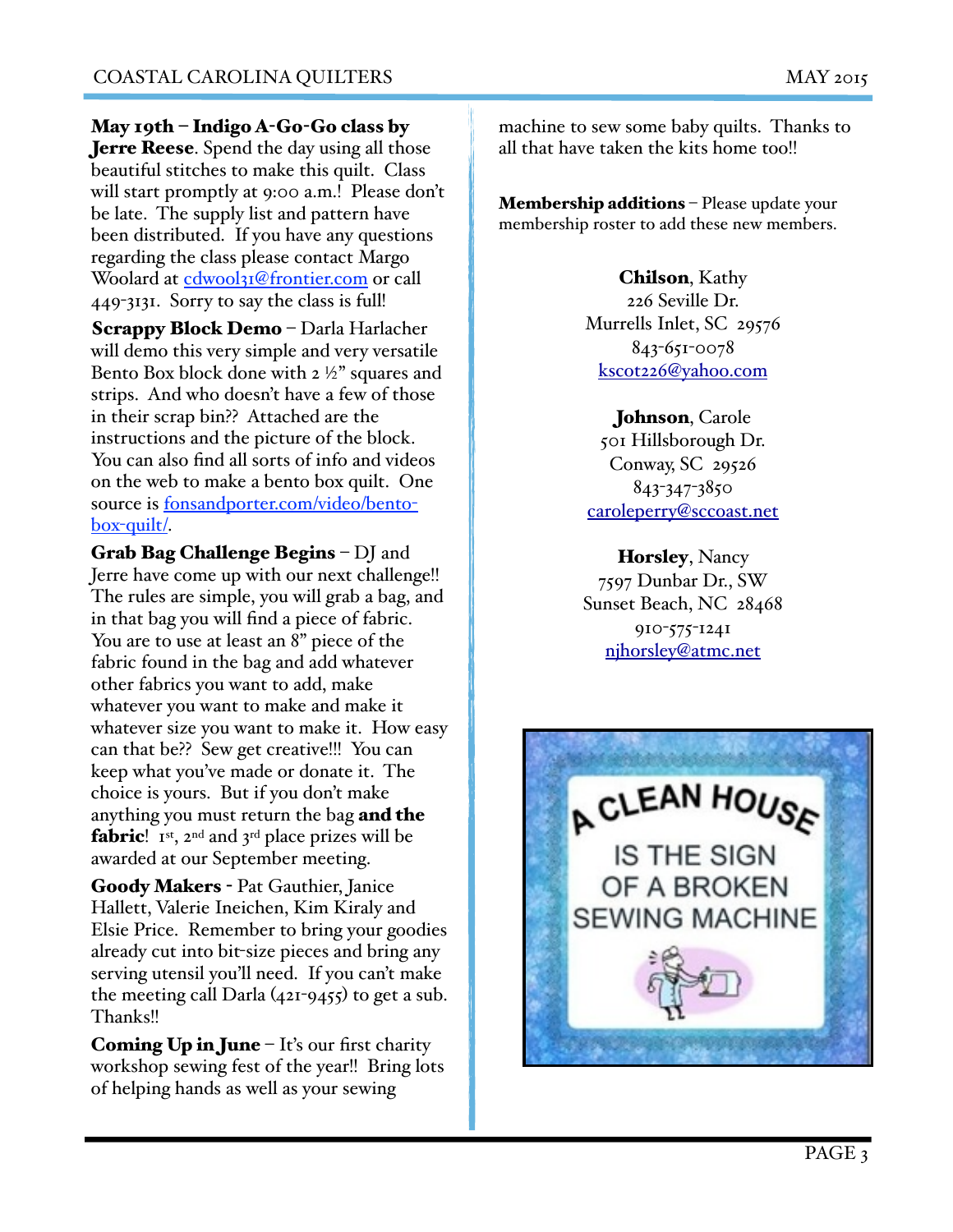## Bento Box Block Instructions

For each quarter block you will need:

 $2 - 2 \frac{1}{2}$  squares  $2 - 2 \frac{1}{2}$ " x 4  $\frac{1}{2}$ " rectangles 1 – 2  $\frac{1}{2}$ " x 6  $\frac{1}{2}$ " rectangle

- 1. Sew the  $2 2 \frac{1}{2}$  squares together.
- 2. Add  $1 2 \frac{1}{2}$ " x 4  $\frac{1}{2}$ " rectangle to the top of the 2 squares.
- 3. Add the second  $2\frac{1}{2}$  x 4  $\frac{1}{2}$  as shown.
- 4. Add the 2  $\frac{1}{2}$ " x 6  $\frac{1}{2}$ " rectangle to complete the block

The 4 quadrants make a 12 ½" unfinished square. Watch your color placement within the 4 quads.

To make a block from strips (2  $\frac{1}{2}$ " x WOF): you will need a light strip and one strip of a medium/dark fabric.

Make it really scrappy by using all different lights and medium/darks or do a controlled scrappy quilt, the choice is yours.



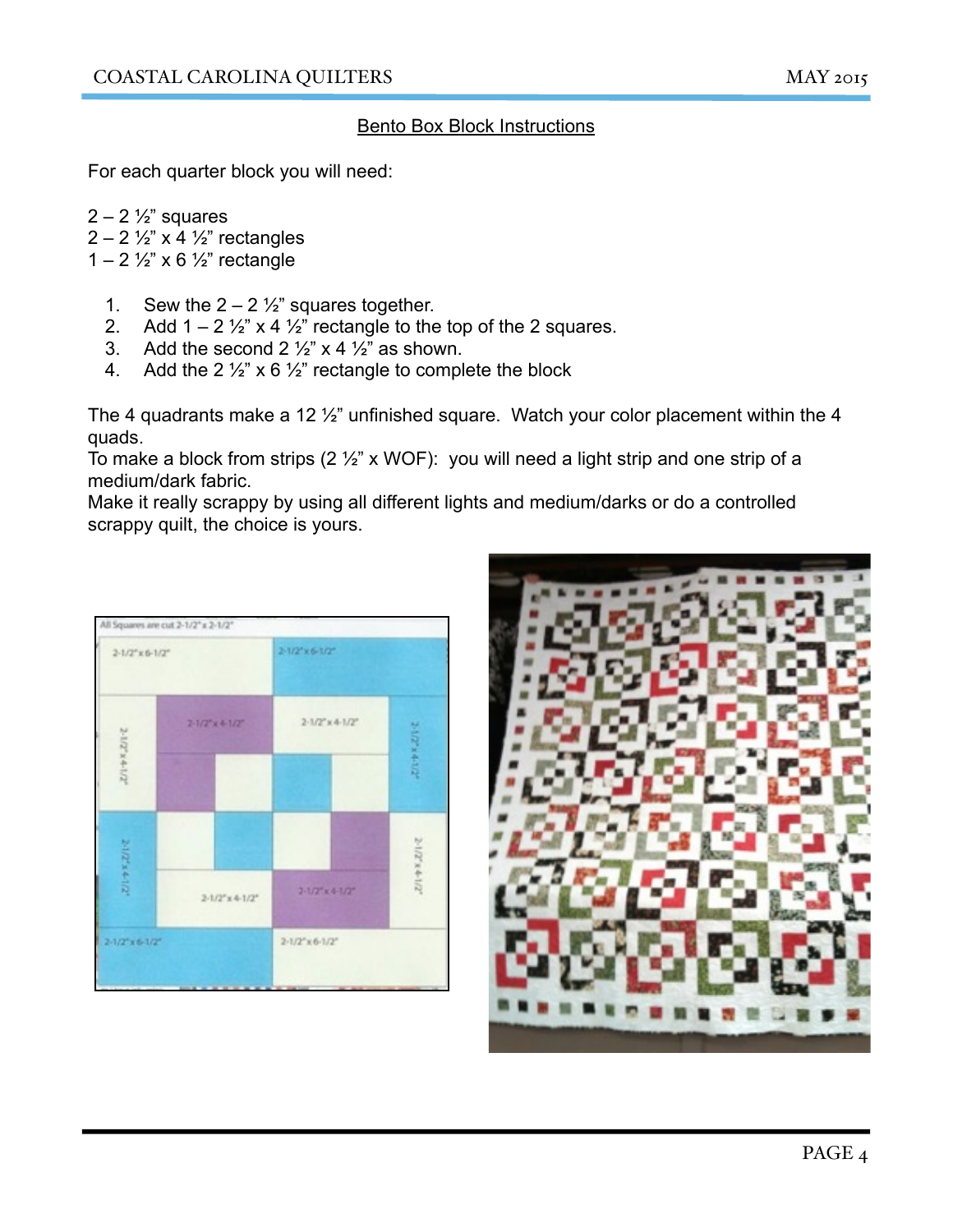### **History of the Sewing Machine - Part 3**

Prior to the 1800s, we really didn't have a 'middle class' - just about everyone fell into the poor or fairly rich groups. The new middle class family owned their own home and generally had only one bread-winner - usually the husband. Wives stayed home and took care of the home, garden and children. This led to the 'myth' of the 'cult of domesticity' which said that the woman actually controlled the homes which were extensions of their tastes and wishes. Of course the husband still controlled the purse strings so the wives only had so much control. It was during this time that women organized their own sewing rooms - not unlike the sewing rooms of medieval times but designed especially for her, not her servants. The sewing room would have everything she needed including a sewing machine, but of course her husband was the one who decided if she got a machine and if so, which one and when. Women's discontent erupted in 1848 when several hundred women gathered at Seneca Falls, NY for the first women's rights convention and the women's revolution started changing the everyday lives of American women. What a perfect time for the sewing machine to come about. It was generally thought that only men were strong enough and smart enough to handle machinery until the sewing machine came out. Even then, most machines were in shops run and operated by men. The 'little woman' was simply not cut out for running machinery! To show husbands that these new fangled sewing machines were not too complex for their wives, manufacturers like Singer hired women to demonstrate the machines in store windows and at gatherings such as fairs. They pictured prominent women in their advertising, manufactured toy machines for little girls and offered half price machines to minister's wives who, they knew, would use the machines at their charity sews, thus providing free advertising for them. By 1900 nearly every middle class home had a sewing machine. After that, women took on even more complex machines like automobiles. In 1850, there were more than 5000 women working in their homes in New York alone, making shirts by hand. In 1853, the New York Herald printed "We know of no class of workwomen who are more poorly paid ... or who suffer more

privation and hardship. A (male) tailor gets five dollars for a coat taking two days, but a shirtwoman gets a maximum of one and a half dollars, working twelve or fourteen hours a day." Many social reformers hoped that the new machines would improve women's lives and others thought that the machine would put many of the women out of work but neither happened. Remember when we thought the same thing about computers? I do think they improved our lives but they certainly put no one out of business. With the sewing machine, the hopes didn't come true because they simply cost too much for the average working woman to afford. Many only made \$400 a month and the machines cost \$100 - \$125. What did happen however, is that men bought the machines in wholesale lots at a reduced price and installed them in lofts for the working women to use. These machines often had so much vibration that they were bolted to the floor. These new sweatshops had terrible working conditions and low pay, but they could turn out many more shirts than hand sewing did and much cheaper. From 1870 to 1950, women were increasing in the work force. In Connecticut the percentage went from 17.6% to 31.5% during those years. Over all in the USA, they went from  $14.7\%$  to  $27.4\%$ . Reform started after the Triangle Shirtwaist Fire in NYC in 1911. This fire was a turning point in US history. Triangle Shirtwaist was a sweatshop on the top 3 floors of a 10 story building. At 4:45 there were 275 girls and women, aged from 13 - 23, packing up to go home. Within 20 minutes, many of them were dead on the sidewalk outside the building. The morgue was overloaded and a temporary morgue was set up on a nearby pier on the East River. The owners, Issac Harris and Max Blanck were tried for manslaughter and acquitted in 1914.

When the fire started, the doors to the stairway were locked which was a daily occurrence. Some women escaped down an outside fire escape, some went down in the only elevator and some crawled across a ladder placed between windows of their building and another across the alley. But 146 died in the fire - some from jumping from the windows, some still at their machines and some at the locked doors trying to get out.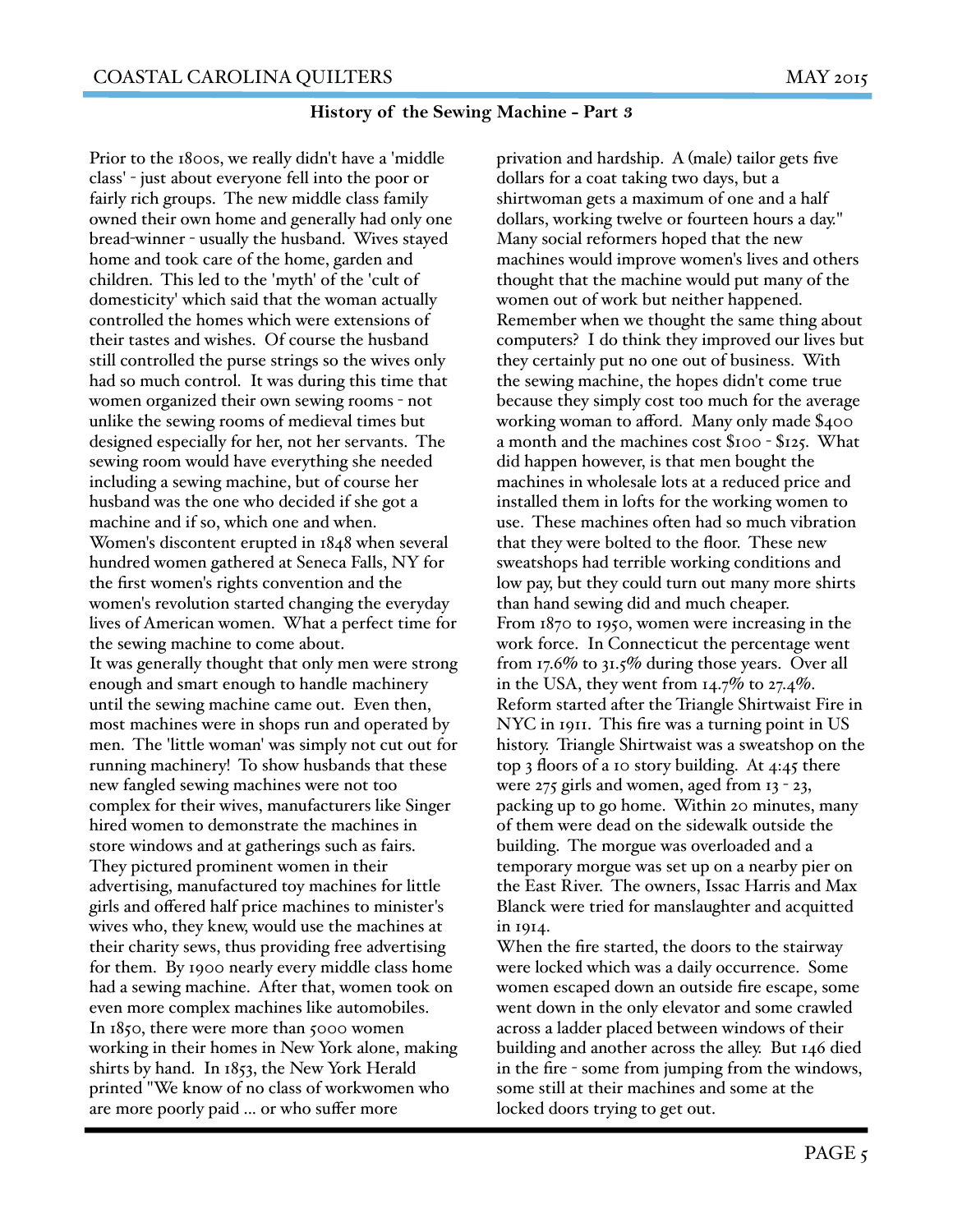As terrible as this fire was, it brought the working conditions in sweatshops to national attention low pay, long hours, few breaks, frequent fires and poor safety equipment (which consisted of 27 buckets of water and a fire escape that collapsed when they tried to use it). And not to leave them out, I'd like to add that men were also working in many sweatshops but not as stitchers - they were cutters.

This horror led to numerous changes in worker safety including the beginning of the International Ladies Garment Workers' Union and a commission created by the NY legislature formed the Fire Prevention Division as a part of the Fire Department.

There were a number of problems that led to these deaths. The doors opened inward. As the women tried to leave, the crush of more women behind them pushed the doors shut so they could not leave. New laws insured that all factory doors opened outward. Some of the doors were locked. The owners had inspectors at the other doors to make sure the ladies were not stealing anything, so doors without inspectors were locked. After this, owners could not lock any doors during business hours. New sprinkler systems had to be installed if a company employed more than 25 people above the ground level. Multiple fire exits, unblocked fire doors and clear pathways to exits were all required. Firefighting equipment must be maintained in buildings and employees had to be educated in their use and the use of fire extinguishers, escape routes and fire drills. Emergency evacuations were required to be in writing and posted. The United States Department of Labor classified these new standards as the Occupational Safety and Health Administration (OSHA) which still exists today. There have been some disastrous fires since then and a lot of the resulting deaths could have been avoided if the OSHA regulations had been followed. The worst one was exactly 79 years after the Triangle fire at the Happy Land Social Club in the Bronx where 89 people, mostly customers, were killed.

There is a PBS DVD available on this fire called "The Triangle Factory Fire Scandal."

On a brighter note, high schools and colleges were introducing Home Economics classes focusing on all the home arts - cleaning, cooking and sewing

being at the top of the list. Many of the schools had the new sewing machine to teach their students how to use them and maintain them. One of the first was Domestic Science Department of Storrs Agricultural College - now the University of Connecticut. In their annual report of 1897-98, Maude Knapp Wheeler, Head of Domestic Studies, said, " To best fit our young women for homemakers and housekeepers, we instruct them scientifically as well as practically, so that at completion of the course the pupil will possess that knowledge which will incline her to make a home which will be healthful, comfortable and happy at a comparatively small expenditure of time, money, and labor. She will have learned the why as well as the how and will have become intimately acquainted with the scientific principles which underlie all household problems." In the 1902-03 Annual Report of the same institution, Alberta T. Thomas was a Professor of Home Economics and Lady Principal. She said, "The skillful, tidy housewife, the mother wise in preserving the health of her children, the woman of economy who saves her dressmaker's and milliner's bills, her plumber's charge and the doctor's fees, each is a power to promote the physical, mental and moral well being of this world."

Women who used sewing machines had to keep them in good working order. Each machine came with a tool kit which included appropriate screw drivers, thread cutters, oil and extra parts like shuttles and bobbins. I can remember my mother's tool kit for her White and watching her practically take her machine apart to clean and oil it. Maybe this was the beginning of the pink flowered handled tools we can now find for the use of women in the home? Though machines today, for the most part, do not need (or want) oiling, we do get small screw drivers to change the needles, tighten or loosen the tension on the bobbin case and other small tasks. For just about anything else, we take ours to the local repairman because the machines are so complex that we probably don't want to mess with them.

In the 19th century, most women did not have the money to buy sewing machines so of course they were bought by men, whether for use at home or in manufacturing.